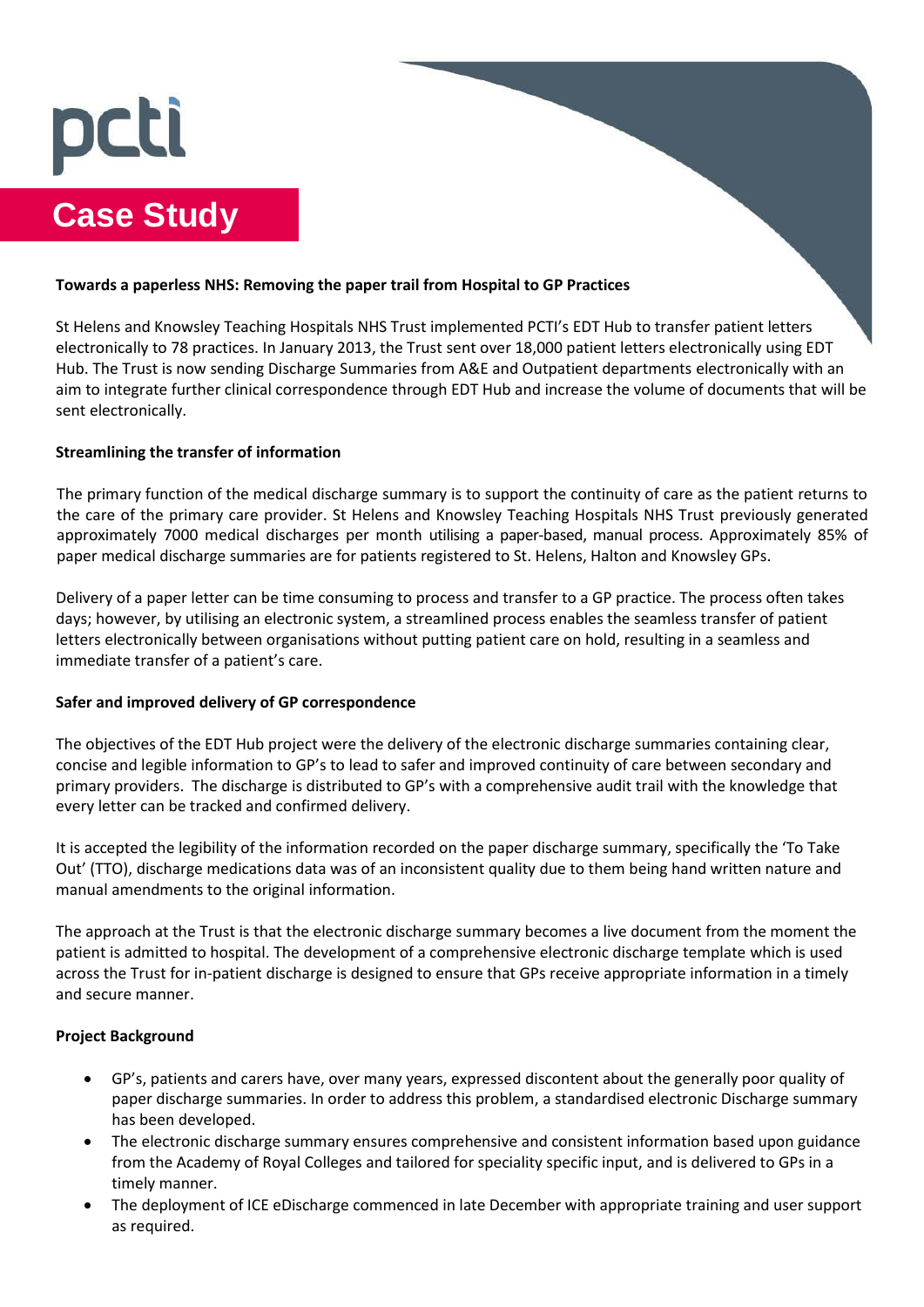- The initial rollout focused on medical and surgical inpatient wards, moving onto deployment in associated assessment areas across Whiston and St. Helens hospitals.
- eDischarge summaries will be applicable to in patient discharge, transfers and deceased patients.

#### **A paper process is time consuming and costly**

Sending the discharge summary using a postal system means the Trust needs to print, manually handle the letter, transport it, insert into an envelope, frank and transport the letter to a mail room. The costs of sending a paper letter costs between 50p and £1 per letter and incurs a process of up to 1 minute per letter to manually handle the letter before it reaches the courier service.

# **Distribution of poor quality data to Primary Care may lead to:**

- Serious incidents occurring
- Staff and patients being put at risk through invalid or incorrect decisions being made about a patient's care
- Loss of confidence in the validity of the recorded information
- Adverse results from the Healthcare Commission through the Annual Health Check.
- Poor management decisions within or about the Trust
- Loss of income to the Trust (through payment-by-results)

#### **The solution**

EDT Hub is a multi-directional document transfer platform that provides a secure, reliable and flexible platform for the electronic communication of documentation between secondary, primary and social care providers. EDT Hub captures documents from Secondary Care systems and distributes them to GP practices.

EDT Hub is one of the most commonly used solutions for sending and receiving electronic patient letters directly to and from GP practices. Practices using Docman receive electronic documents directly from the Hub into Docman's workflow engine. The benefits include no requirement for scanning, auto-patient matching, pre-populated filing fields and significantly improved document processing time.

Docman provides a complete electronic document management, messaging and workflow solution for over 6,000 GP practices. Docman simplifies workflow processes by easily presenting electronic letters in front of individuals to review, comment, highlight or note simple actions. GPs will spend less time on administrative tasks, whilst being able to access information from any computer in the practice and be up to date with a patient's record instantly.

#### **Sending letters electronically**

The point at which a patient's care transfers from a hospital to their GP is critical, with clear advantages in being able to send patient discharge summaries electronically during the handover. Sending the discharge summary electronically has obvious benefits - both in terms of the timely transfer of this essential information, as well as minimising re-keying of information and thus the possibility for errors to arise, ultimately resulting in safer care for patients.

#### **Benefits realisation**

This describes the key business benefits that will be derived as part of the delivery of this project are listed below:

- Distribution of eDischarges for all inpatients who are registered to St. Helens, Halton and Knowsley GPs and are treated in St.Helens and Whiston hospitals
- Provision of a structured, consistent and comprehensive format for data entry based upon Academy of Royal Colleges and Department of Health and Connecting for Health guidance
- Integration with core Trust systems permitting data to be automatically populated into the eDischarge summary
- Permits the monitoring of the status of all eDischarge summaries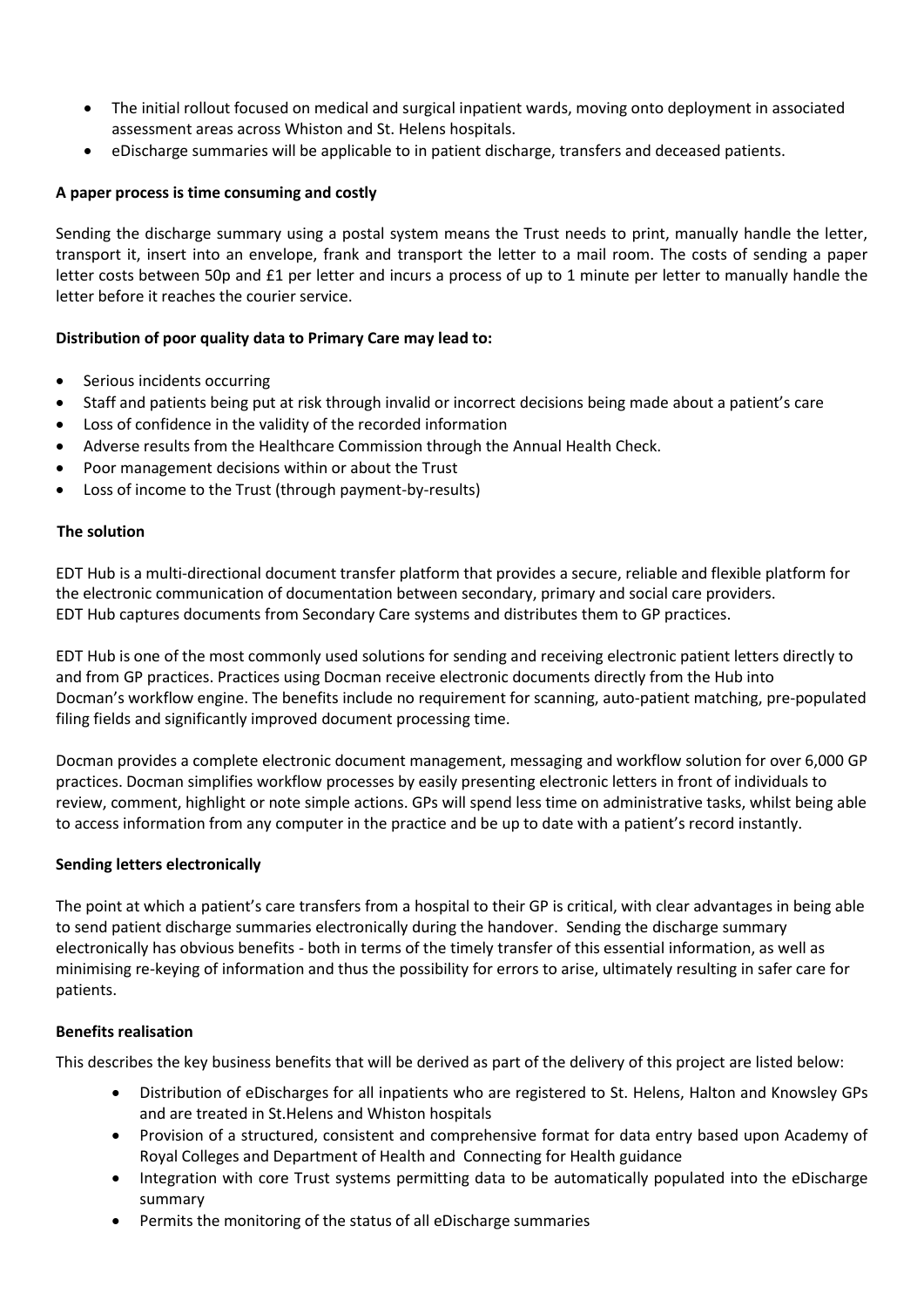- Allows each eDischarge summary to be created over time or within a single session
- Permits multiple contributors
- Eliminates the need for completion of a hardcopy discharge summary
- Contains clear and legible information

Wider benefits include:

- Timely delivery of inpatient clinical information to GPs
- Improved quality of clinical information to GPs
- Increased GP awareness of patients being treated/admitted to hospital
- Safer and more efficient transfer of a patient care between providers
- Time saving efficiencies by eliminating the paper process
- Cost savings, i.e. no need for paper/forms/postage/envelopes

Neil Darvill, Director of Informatics at the Trust explains *"The aim of the project was to automate the process of sending documents to practices and to transfer information in a speedy way. Before Docman we had a mixed economy of how practices managed paper in their practice, but with Docman the process is now consistent and streamlined."*

*"Interoperability was a key driver for us in the project, transmitting timely information to GPs from providers directly in to their workflow process in Docman. Following a roll-out of Docman a few years ago with GPs in the area liking the solution it was a sensible approach to introduce EDT Hub."*

*"By delivering documents in to Docman it removes the scanning process, practices benefit from pre-populate filing fields and the document is sharply workflowed. A practice can also electronically summarise and code the letter to ensure data quality through a simple process."* 

*"Outpatient letters from the local hospital and A&E information is being sent and we are rolling out discharge summaries. We are working with the local community trust to send even more documents electronically to GP practices."* 

*"Feedback from practices is very positive with information being received within 24 hours after an event. A paper process could take two weeks, the document would need to be scanned in and only then it would be available for the GP. By using an electronic process the information is received in a clear format and not handwritten notes. The project has been part of improving communication to the audience and making a positive change to all stakeholders."*

*"A letter sent through the post could be received 3 to 4 weeks after an event and then it would need to be manually handled by someone to process. This involved various processes and these interim steps have either been removed or have been significantly reduced by implementing an electronic process. This creates a process that is secure, efficient and ensures data quality, all vital elements when dealing with the care of a patient. A practice can reject a letter received in error, so that the document can go back to the source straight away to be dealt with, where a paper process would cause huge delay. By receiving information electronically, GPs receive the information they need in a timely way allowing them to deliver more efficient continuous care for a patient by having the information readily at their fingertips. An electronic process can also assist practices plot trends, for example patients attending A&E."*

*"We aim to expand the project to community care providers, the 111 service and Out of Hours services so that we can deliver as much information electronically as possible. This provides an evolution to the project and improves the granularity to become paper free."*